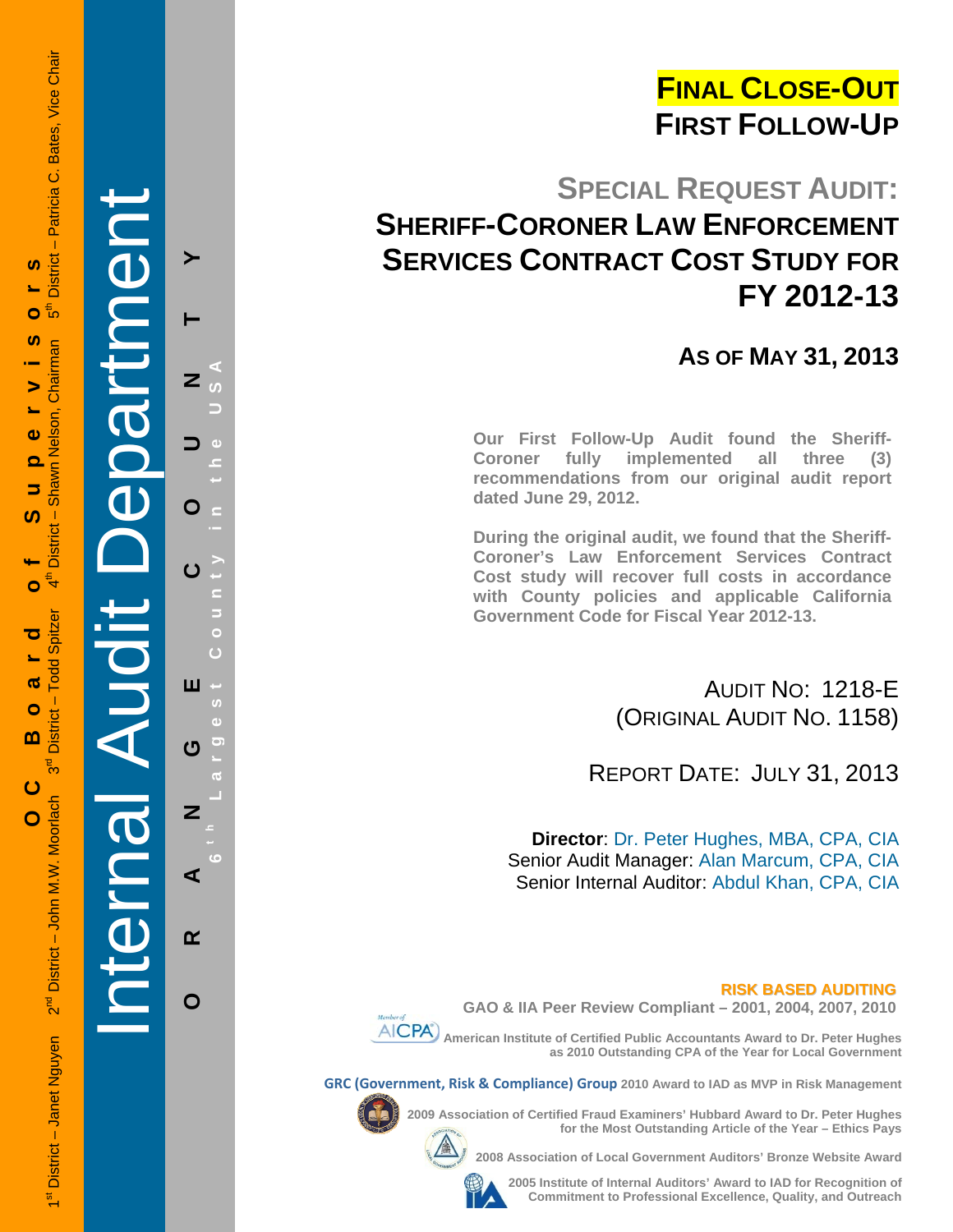# CInternal Audit Department

#### GAO & IIA Peer Review Compliant - 2001, 2004, 2007, 2010

**Providing Facts and Perspectives Countywide** 

#### **RISK BASED AUDITING**

| <b>Dr. Peter Hughes</b> | Ph.D., MBA, CPA, CCEP, CITP, CIA, CFE, CFF, CGMA     |
|-------------------------|------------------------------------------------------|
| <b>Director</b>         | Certified Compliance & Ethics Professional (CCEP)    |
|                         | Certified Information Technology Professional (CITP) |
|                         | Certified Internal Auditor (CIA)                     |
|                         | Certified Fraud Examiner (CFE)                       |
|                         | Certified in Financial Forensics (CFF)               |
|                         | Chartered Global Management Accountant (CGMA)        |
| E-mail:                 | peter.hughes@iad.ocgov.com                           |

**Michael Goodwin** CPA, CIA Senior Audit Manager

MBA, CPA, CIA, CFE **Alan Marcum** Senior Audit Manager

#### **Hall of Finance & Records**

12 Civic Center Plaza, Room 232 Santa Ana, CA 92701

Phone: (714) 834-5475 Fax: (714) 834-2880

To access and view audit reports or obtain additional information about the OC Internal Audit Department, visit our website: www.ocgov.com/audit



**OC Fraud Hotline (714) 834-3608**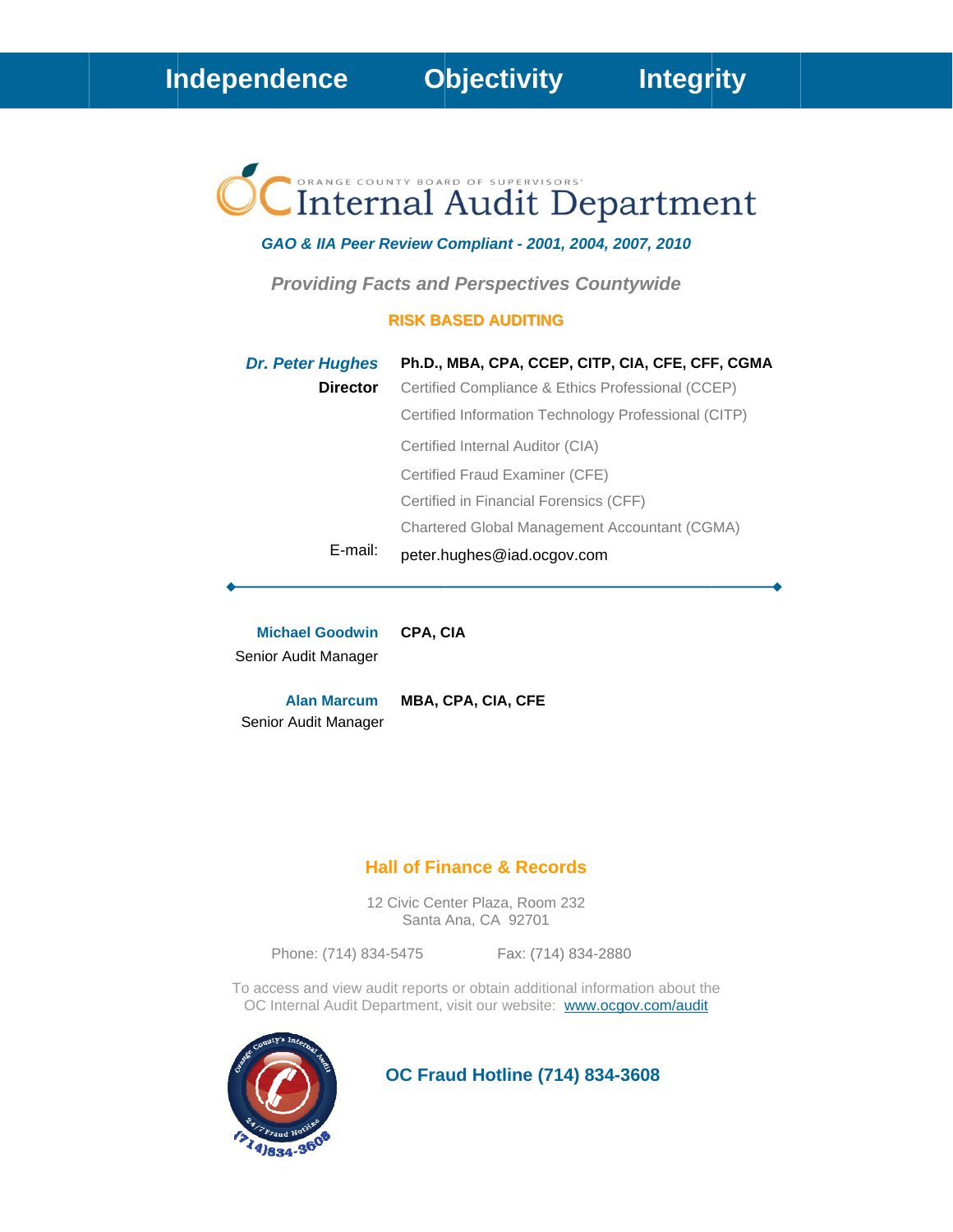## Letter from Dr. Peter Hughes, CPA





### **Transmittal Letter**

Audit No. 1218-E July 31, 2013

- **TO:** Sandra Hutchens Sheriff-Coroner
- FROM: Dr. Peter Hughes, CPA, Director **Internal Audit Department**
- **SUBJECT:** Final Close-Out and First Follow-Up Special Request Audit: Sheriff-Coroner Law Enforcement Services Contract Cost Study for FY 2012-13, Original Audit No. 1158, Issued June 29, 2012

We have completed a First Follow-Up Audit of Sheriff-Coroner Law Enforcement Services Contract Cost Study for FY 2012-13. Our audit was limited to reviewing, as of May 31, 2013, actions taken to implement the three (3) recommendations from our original audit report dated June 29, 2012. We conducted this First Follow-Up Audit in accordance with the FY 12-13 Audit Plan and Risk Assessment approved by the Audit Oversight Committee and Board of Supervisors (BOS).

The results of our First Follow-Up Audit are discussed in the OC Internal Auditor's Report following this transmittal letter. Because satisfactory corrective action has been taken for the three (3) recommendations, this report represents the final close-out of the original audit.

Each month I submit an Audit Status Report to the BOS where I detail any material and significant audit findings released in reports during the prior month and the implementation status of audit recommendations as disclosed by our Follow-Up Audits. Accordingly, the results of this audit will be included in a future status report to the BOS.

Other recipients of this report are listed on the **OC Internal Auditor's Report** on page 3.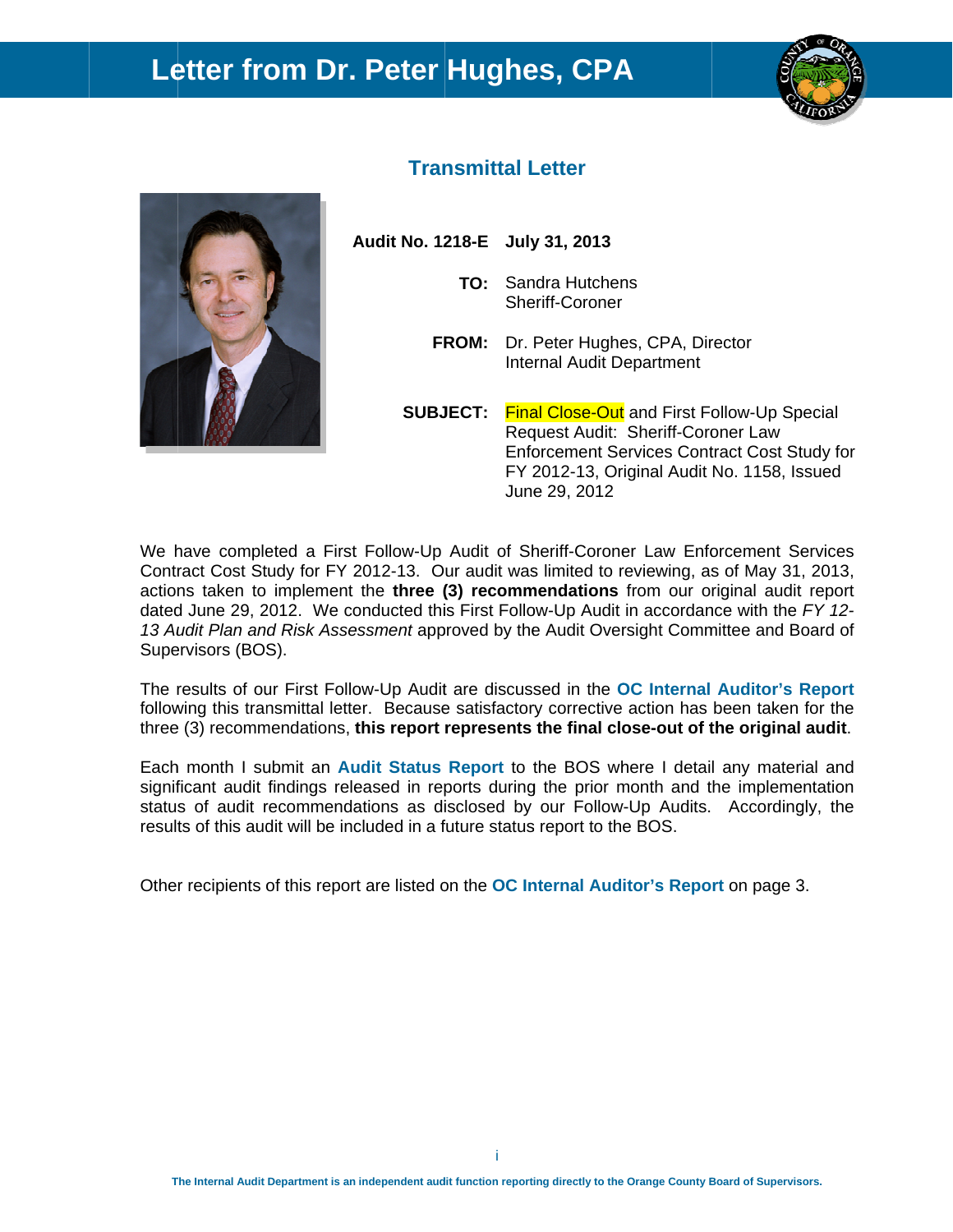## **Table of Contents**



 $\mathbf{i}$ 

 $\overline{1}$ 

**Final Close-Out and First Follow-Up Special Request Audit: Sheriff-Coroner Law Enforcement Services Contract Cost Study for FY 2012-13 Audit No. 1218-E** 

As of May 31, 2013

**Transmittal Letter** 

**OC Internal Auditor's Report**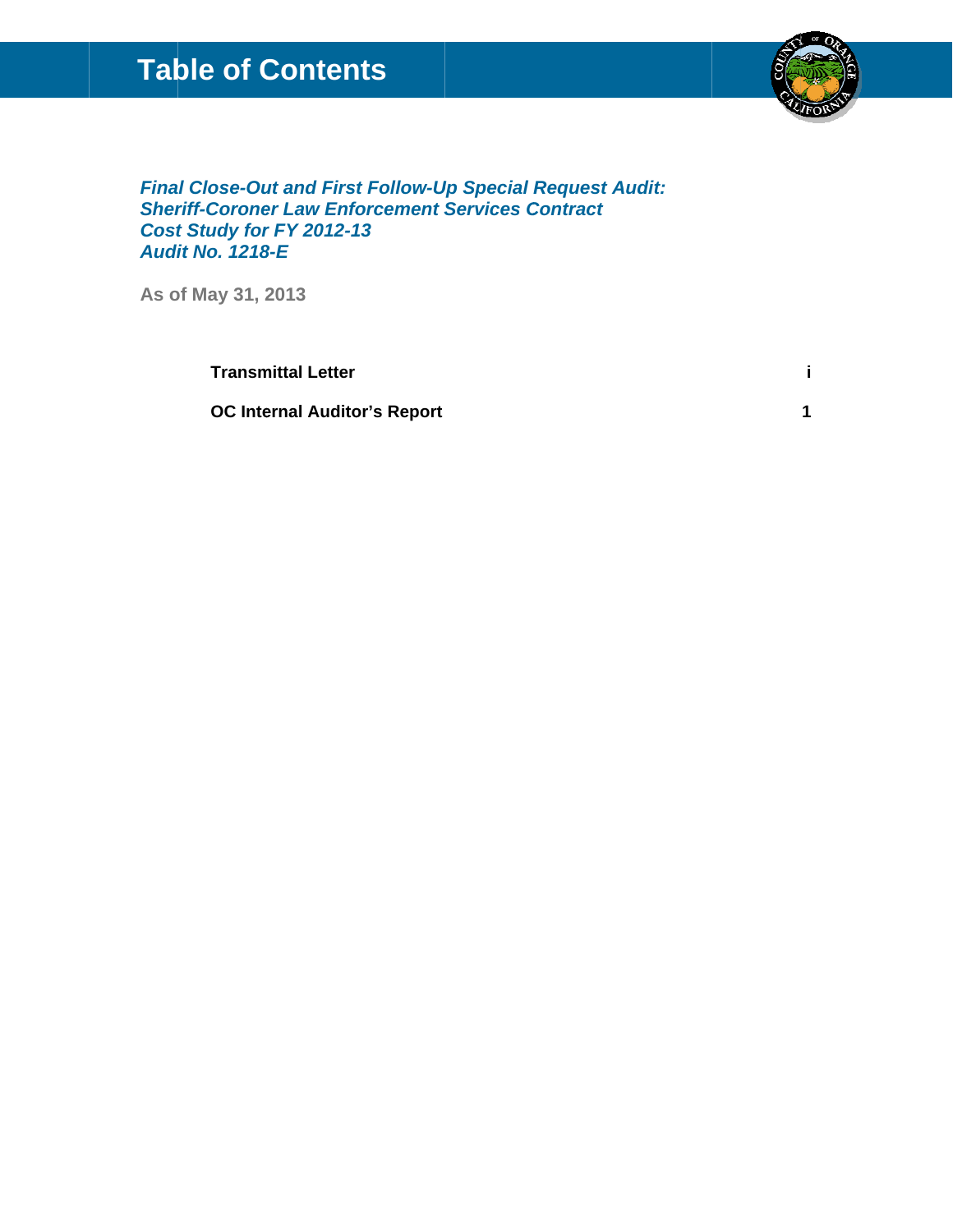

#### **Audit No. 1218-E**

**July 31, 2013** 

- $TO:$ Sandra Hutchens Sheriff-Coroner
- FROM: Dr. Peter Hughes, CPA, Director Internal Audit Department

Hughes

SUBJECT: Final Close-Out and First Follow-Up Special Request Audit: Sheriff-Coroner Law Enforcement Services Contract Cost Study for FY 2012-13, Original Audit No. 1158, Issued June 29, 2012

#### **Scope of Review**

We have completed a First Follow-Up Audit of Sheriff-Coroner Law Enforcement Services Contract Cost Study for FY 2012-13. Our audit was limited to reviewing actions taken, as of May 31, 2013, to implement the three (3) recommendations from our original audit report dated June 29, 2012.

#### **Background**

At the request of the Audit Oversight Committee (AOC) at their March 15, 2012 meeting, the Internal Audit Department conducted an audit of the Sheriff-Coroner (S-C) Law Enforcement Services Contract Cost Study for FY 2012-13. The purpose of the audit was to determine if the proposed law enforcement services contracts with the twelve Orange County cities and OCTA (contract partners) for Fiscal Year 2012-13 will recover full costs in accordance with County policies and applicable California Government Code.

In addition, we included a review of the Sheriff-Coroner's contract proposal with the City of Yorba Linda for services beginning in Fiscal Year 2012-13 to determine if the contract will recover full costs in accordance with County policies and applicable California Government Code. Our audit was conducted in conformance with professional standards established by the Institute of Internal Auditors

#### **Results**

Our First Follow-Up Audit indicated Sheriff-Coroner implemented all three (3) recommendations. As such, this report represents the final close-out of the original audit. Based on our First Follow-Up Audit, the following is the implementation status of the three (3) original recommendations: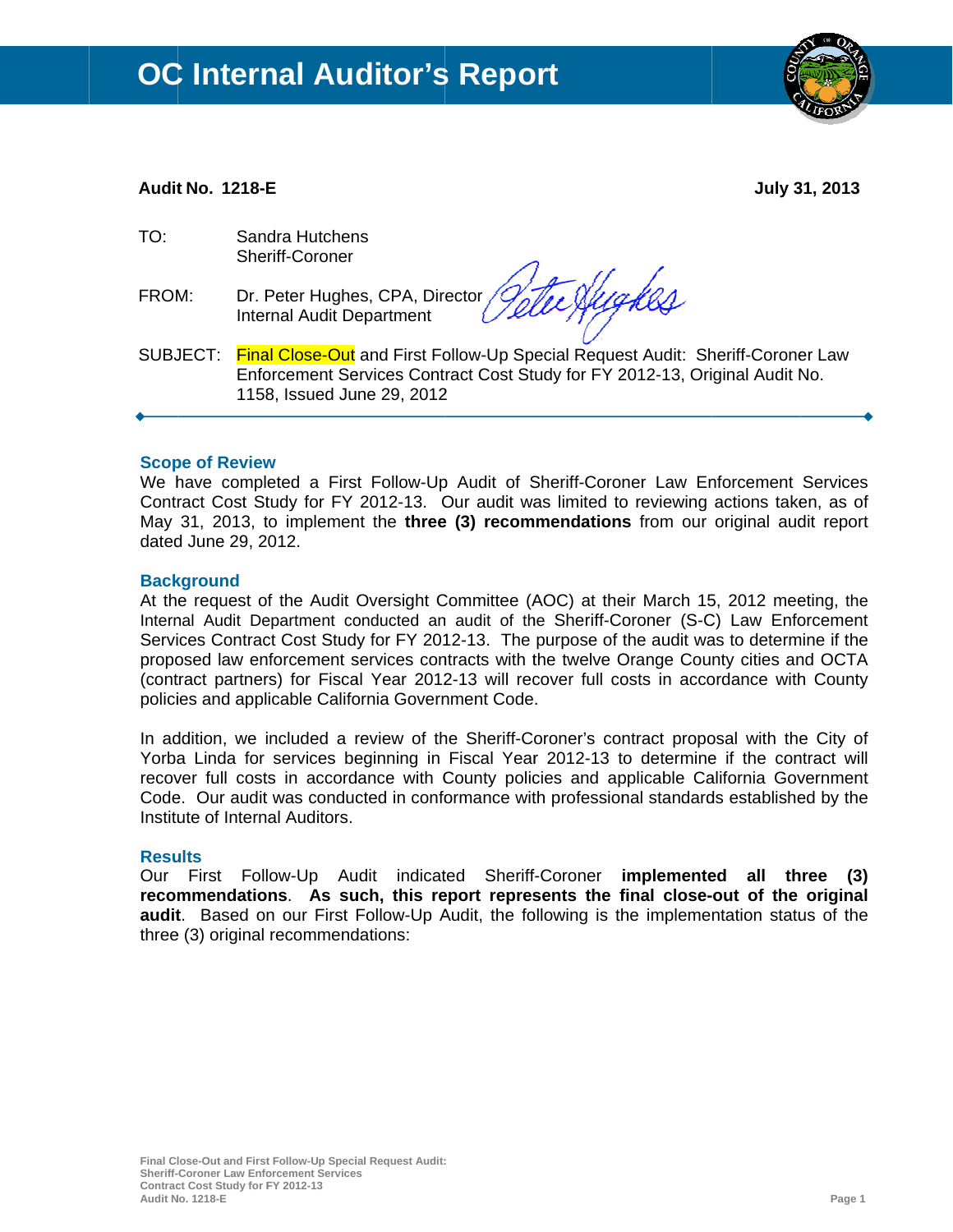

Finding No.  $1 -$  The law enforcement services contract agreements for the twelve contracting cities do not specifically clarify the nature of Enhanced Helicopter Responses (Air Support). The amount and cost allocation method has been reviewed but not updated for full cost recovery since its establishment in 1996. (Control Finding)

#### **Recommendation No. 1a**

We recommend that Sheriff-Coroner management revise the law enforcement services contract agreements for the twelve contracting cities to specifically address the nature of the enhanced helicopter responses.

Current Status: Implemented. The Sheriff-Coroner revised the law enforcement services contract agreements, effective July 1, 2013 for the twelve contracting cities to specifically address the nature of the enhanced helicopter responses. In addition, the Sheriff-Coroner revised the proposed law enforcement services contract agreement with the City of Yorba Linda to specifically address the enhanced helicopter responses. Therefore, this recommendation is fully implemented.

#### **Recommendation No. 1b**

We recommend that Sheriff-Coroner management review the enhanced helicopter responses rate and cost allocation method to ensure full cost recovery in accordance with County policies and applicable California Government Code.

Current Status: Implemented. The Sheriff-Coroner revised the enhanced helicopter responses rate and cost allocation method to ensure full cost recovery in accordance with County policies and applicable California Government Code. Therefore, this recommendation is fully implemented.

#### Finding No. 2 - Policies and Procedures Over the Development of the Law Enforcement **Services Contract Cost Study Could Be Enhanced (Control Finding)**

#### **Recommendation No. 2**

We recommend that the Sheriff-Coroner management improve policy and procedures to be followed over the development of the law enforcement services contract cost study. Consideration should be given to hiring a professional (consultant) to assist, if internal resources are not available, in the development and/or revision of the procedures. Documented policies and procedures should be reviewed and approved by management. The most current policies and procedures should be readily accessible for reference by personnel responsible for the development of the law enforcement services contract cost study.

Current Status: Implemented. The Sheriff-Coroner updated policies and procedures to be followed over the development of the law enforcement services contract cost study. Documented policies and procedures were reviewed and approved by management and the most current policies and procedures are readily accessible for reference by personnel responsible for the development of the law enforcement services contract cost study. Therefore, this recommendation is fully implemented.